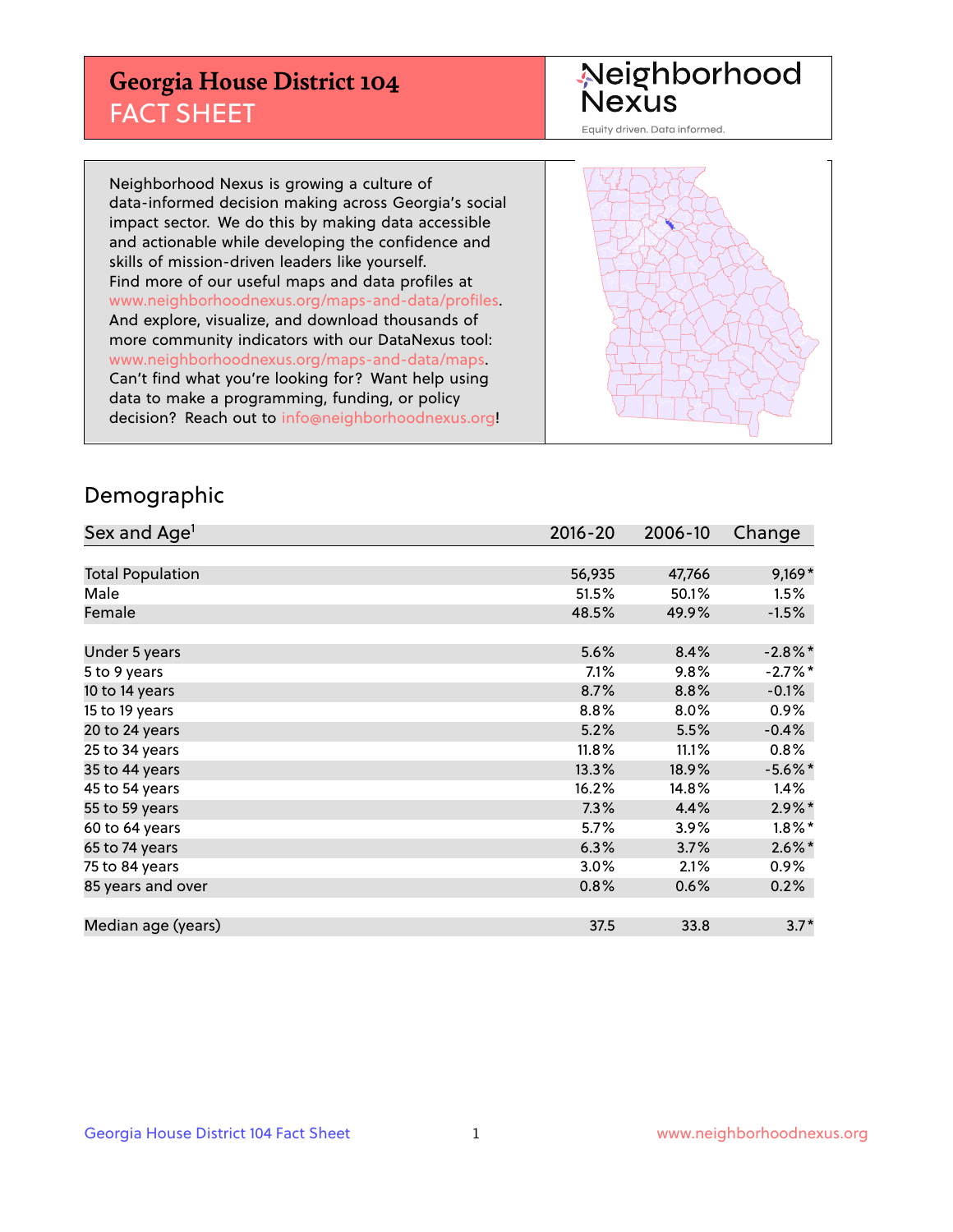## Demographic, continued...

| Race <sup>2</sup>                                            | $2016 - 20$ | 2006-10 | Change     |
|--------------------------------------------------------------|-------------|---------|------------|
| <b>Total population</b>                                      | 56,935      | 47,766  | $9,169*$   |
| One race                                                     | 95.9%       | 98.4%   | $-2.5%$ *  |
| White                                                        | 74.4%       | 78.4%   | $-4.0\%$ * |
| <b>Black or African American</b>                             | 13.2%       | 12.3%   | 0.9%       |
| American Indian and Alaska Native                            | 0.1%        | 0.3%    | $-0.2%$    |
| Asian                                                        | 5.9%        | 4.4%    | 1.5%       |
| Native Hawaiian and Other Pacific Islander                   | 0.0%        | 0.1%    | $-0.1%$    |
| Some other race                                              | 2.2%        | 2.9%    | $-0.6%$    |
| Two or more races                                            | 4.1%        | 1.6%    | $2.5%$ *   |
| Race alone or in combination with other race(s) <sup>3</sup> | $2016 - 20$ | 2006-10 | Change     |
|                                                              |             |         |            |
| Total population                                             | 56,935      | 47,766  | $9,169*$   |
| White                                                        | 77.7%       | 80.0%   | $-2.3\%$ * |
| <b>Black or African American</b>                             | 15.2%       | 12.8%   | 2.4%       |
| American Indian and Alaska Native                            | 0.7%        | 0.7%    | $-0.1%$    |
| Asian                                                        | 6.5%        | 4.9%    | 1.6%       |
| Native Hawaiian and Other Pacific Islander                   | 0.0%        | 0.2%    | $-0.2%$    |
| Some other race                                              | 4.1%        | 3.1%    | 1.1%       |
| Hispanic or Latino and Race <sup>4</sup>                     | $2016 - 20$ | 2006-10 | Change     |
| <b>Total population</b>                                      | 56,935      | 47,766  | $9,169*$   |
| Hispanic or Latino (of any race)                             | 10.8%       | 7.8%    | $3.0\%$ *  |
| Not Hispanic or Latino                                       | 89.2%       | 92.2%   | $-3.0\%$ * |
| White alone                                                  | 68.1%       | 73.9%   | $-5.8\%$ * |
| <b>Black or African American alone</b>                       | 12.8%       | 11.8%   | 1.0%       |
| American Indian and Alaska Native alone                      | 0.1%        | 0.2%    | $-0.2%$    |
| Asian alone                                                  | 5.9%        | 4.4%    | 1.5%       |
| Native Hawaiian and Other Pacific Islander alone             | 0.0%        | 0.1%    | $-0.1%$    |
| Some other race alone                                        | 0.1%        | 0.2%    | $-0.1%$    |
| Two or more races                                            | 2.2%        | 1.5%    | 0.8%       |
|                                                              |             |         |            |
| U.S. Citizenship Status <sup>5</sup>                         | $2016 - 20$ | 2006-10 | Change     |
| Foreign-born population                                      | 6,671       | 4,728   | $1,942*$   |
| Naturalized U.S. citizen                                     | 56.8%       | 56.2%   | 0.6%       |
| Not a U.S. citizen                                           | 43.2%       | 43.8%   | $-0.6%$    |
|                                                              |             |         |            |
| Citizen, Voting Age Population <sup>6</sup>                  | $2016 - 20$ | 2006-10 | Change     |
| Citizen, 18 and over population                              | 38,910      | 30,246  | 8,664*     |
| Male                                                         | 50.9%       | 49.6%   | 1.3%       |
| Female                                                       | 49.1%       | 50.4%   | $-1.3%$    |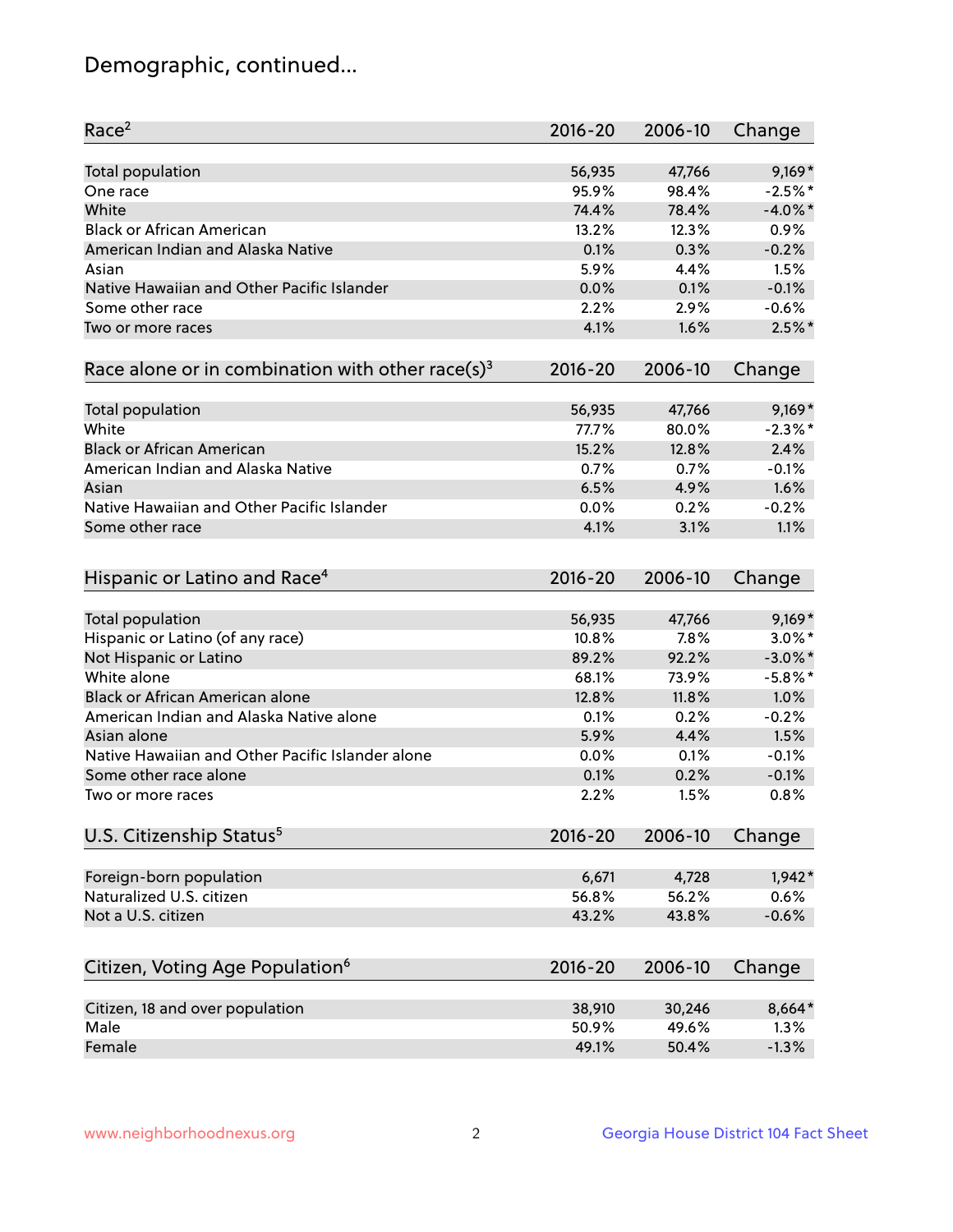#### Economic

| Income <sup>7</sup>                                 | $2016 - 20$ | 2006-10 | Change     |
|-----------------------------------------------------|-------------|---------|------------|
|                                                     |             |         |            |
| All households                                      | 17,475      | 15,061  | $2,414*$   |
| Less than \$10,000                                  | 2.7%        | 4.4%    | $-1.7%$    |
| \$10,000 to \$14,999                                | 1.6%        | 3.5%    | $-1.8\%$ * |
| \$15,000 to \$24,999                                | 3.6%        | 5.4%    | $-1.8%$    |
| \$25,000 to \$34,999                                | 5.2%        | 9.2%    | $-4.0\%$ * |
| \$35,000 to \$49,999                                | 10.8%       | 13.2%   | $-2.4%$    |
| \$50,000 to \$74,999                                | 16.5%       | 19.5%   | $-3.0%$    |
| \$75,000 to \$99,999                                | 19.3%       | 17.1%   | 2.2%       |
| \$100,000 to \$149,999                              | 18.2%       | 16.9%   | 1.3%       |
| \$150,000 to \$199,999                              | 11.6%       | 5.8%    | $5.7\%$ *  |
| \$200,000 or more                                   | 10.6%       | 5.0%    | 5.5%*      |
| Median household income (dollars)                   | 87,453      | 68,497  | 18,957*    |
| Mean household income (dollars)                     | 108,828     | 82,873  | 25,955*    |
| With earnings                                       | 85.8%       | 87.7%   | $-1.9%$ *  |
| Mean earnings (dollars)                             | 109,160     | 84,213  | 24,946*    |
| <b>With Social Security</b>                         | 24.6%       | 18.8%   | $5.7\%$ *  |
| Mean Social Security income (dollars)               | 20,628      | 14,478  | $6,150*$   |
| With retirement income                              | 16.1%       | 13.0%   | $3.1\%$ *  |
| Mean retirement income (dollars)                    | 27,591      | 20,328  | $7,263*$   |
| With Supplemental Security Income                   | 2.9%        | 3.7%    | $-0.8%$    |
| Mean Supplemental Security Income (dollars)         | 8,147       | 7,120   | 1,027      |
| With cash public assistance income                  | 1.5%        | 1.5%    | $-0.1%$    |
| Mean cash public assistance income (dollars)        | 2,304       | 2,159   | 145        |
| With Food Stamp/SNAP benefits in the past 12 months | 4.8%        | 7.8%    | $-3.0\%$ * |
|                                                     |             |         |            |
| Families                                            | 14,309      | 12,370  | 1,939*     |
| Less than \$10,000                                  | 2.4%        | 2.8%    | $-0.4%$    |
| \$10,000 to \$14,999                                | 0.6%        | 1.6%    | $-1.1%$    |
| \$15,000 to \$24,999                                | 1.6%        | 4.8%    | $-3.2%$    |
| \$25,000 to \$34,999                                | 4.9%        | 8.0%    | $-3.1\%$ * |
| \$35,000 to \$49,999                                | 9.1%        | 13.8%   | $-4.8\%$ * |
| \$50,000 to \$74,999                                | 14.6%       | 18.9%   | $-4.3\%$ * |
| \$75,000 to \$99,999                                | 20.9%       | 18.5%   | 2.4%       |
| \$100,000 to \$149,999                              | 20.3%       | 18.8%   | 1.4%       |
| \$150,000 to \$199,999                              | 13.5%       | 7.0%    | $6.5%$ *   |
| \$200,000 or more                                   | 12.1%       | 5.6%    | $6.5%$ *   |
| Median family income (dollars)                      | 95,106      | 75,034  | 20,072*    |
| Mean family income (dollars)                        | 119,199     | 89,808  | 29,391*    |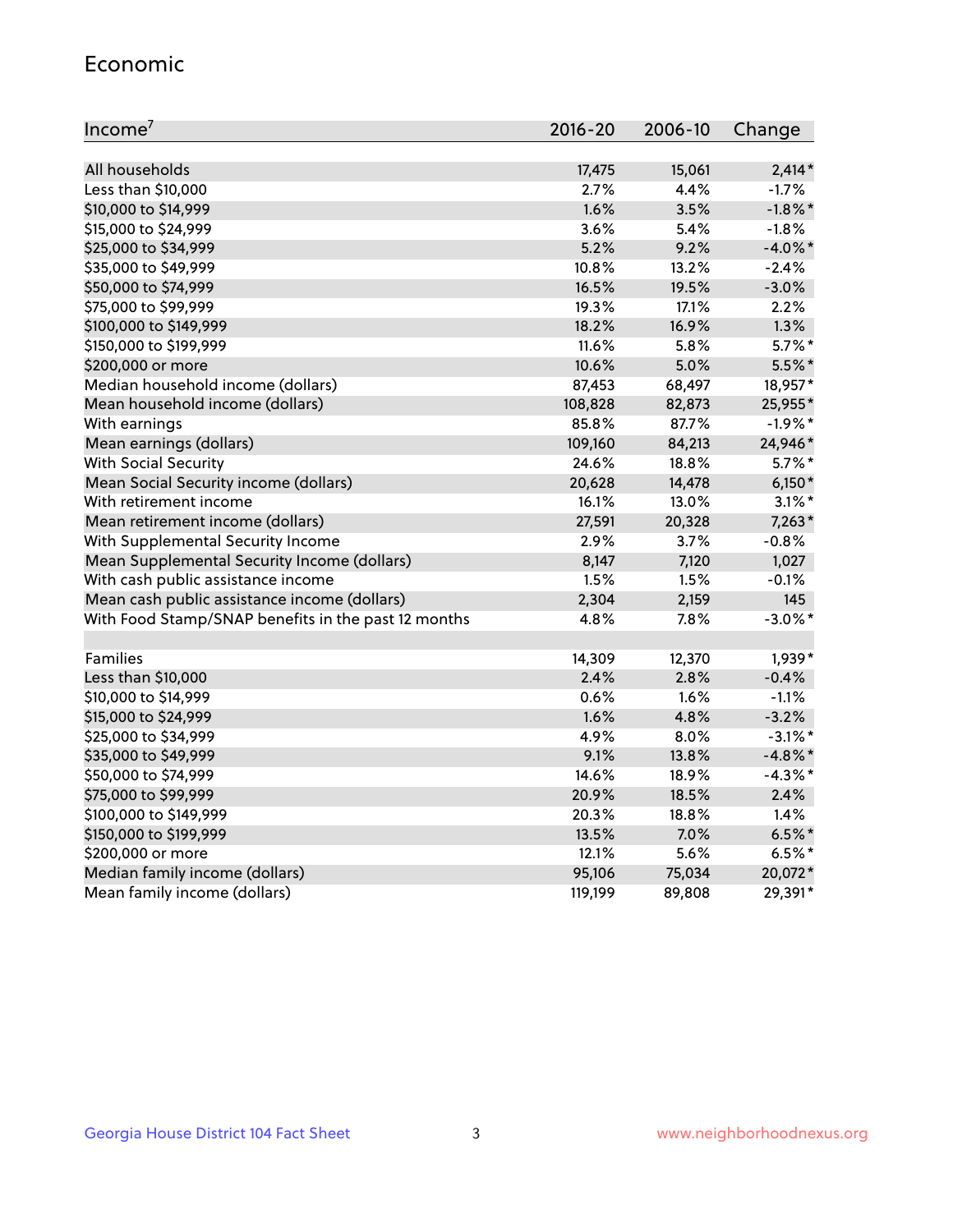## Economic, continued...

| Income, continued <sup>8</sup>                                        | $2016 - 20$ | 2006-10 | Change   |
|-----------------------------------------------------------------------|-------------|---------|----------|
|                                                                       |             |         |          |
| Nonfamily households                                                  | 3,167       | 2,691   | 476      |
| Median nonfamily income (dollars)                                     | 49,677      | 36,794  | 12,883*  |
| Mean nonfamily income (dollars)                                       | 55,508      | 45,598  | 9,910*   |
| Median earnings for workers (dollars)                                 | 43,386      | 34,771  | 8,615*   |
| Median earnings for male full-time, year-round workers                | 58,073      | 54,313  | 3,759*   |
| (dollars)                                                             |             |         |          |
| Median earnings for female full-time, year-round workers<br>(dollars) | 48,852      | 37,886  | 10,965*  |
| Per capita income (dollars)                                           | 34,951      | 26,523  | 8,428*   |
|                                                                       |             |         |          |
| Families and People Below Poverty Level <sup>9</sup>                  | 2016-20     | 2006-10 | Change   |
|                                                                       |             |         |          |
| <b>All families</b>                                                   | 4.2%        | 5.7%    | $-1.5%$  |
| With related children under 18 years                                  | 5.9%        | 7.6%    | $-1.7%$  |
| With related children under 5 years only                              | 5.2%        | 4.7%    | 0.5%     |
| Married couple families                                               | 2.8%        | 3.4%    | $-0.6%$  |
| With related children under 18 years                                  | 4.1%        | 4.2%    | $-0.1%$  |
| With related children under 5 years only                              | 4.7%        | 1.6%    | 3.1%     |
| Families with female householder, no husband present                  | 16.0%       | 18.4%   | $-2.4%$  |
| With related children under 18 years                                  | 24.7%       | 26.4%   | $-1.8%$  |
| With related children under 5 years only                              | 11.7%       | 50.0%   | $-38.3%$ |
| All people                                                            | 5.3%        | 8.1%    | $-2.8%$  |
| Under 18 years                                                        | 7.1%        | 10.7%   | $-3.5%$  |
| Related children under 18 years                                       | 6.7%        | 10.0%   | $-3.3%$  |
| Related children under 5 years                                        | 7.0%        | 9.9%    | $-3.0%$  |
| Related children 5 to 17 years                                        | 6.7%        | 10.1%   | $-3.4%$  |
| 18 years and over                                                     | 4.6%        | 6.8%    | $-2.2%$  |
| 18 to 64 years                                                        | 4.7%        | 6.6%    | $-2.0%$  |
| 65 years and over                                                     | 4.2%        | 8.2%    | $-4.0%$  |
| People in families                                                    | 4.3%        | 6.7%    | $-2.3%$  |
| Unrelated individuals 15 years and over                               |             |         |          |
|                                                                       | 15.7%       | 22.8%   | $-7.1%$  |
| Non-Hispanic white people                                             | 4.4%        | 6.2%    | $-1.7%$  |
|                                                                       | 7.7%        | 14.4%   | $-6.7%$  |
| Black or African-American people                                      |             |         | $-12.9%$ |
| Asian people                                                          | 4.7%        | 17.5%   |          |
| Hispanic or Latino people                                             | 6.7%        | 12.1%   | $-5.3%$  |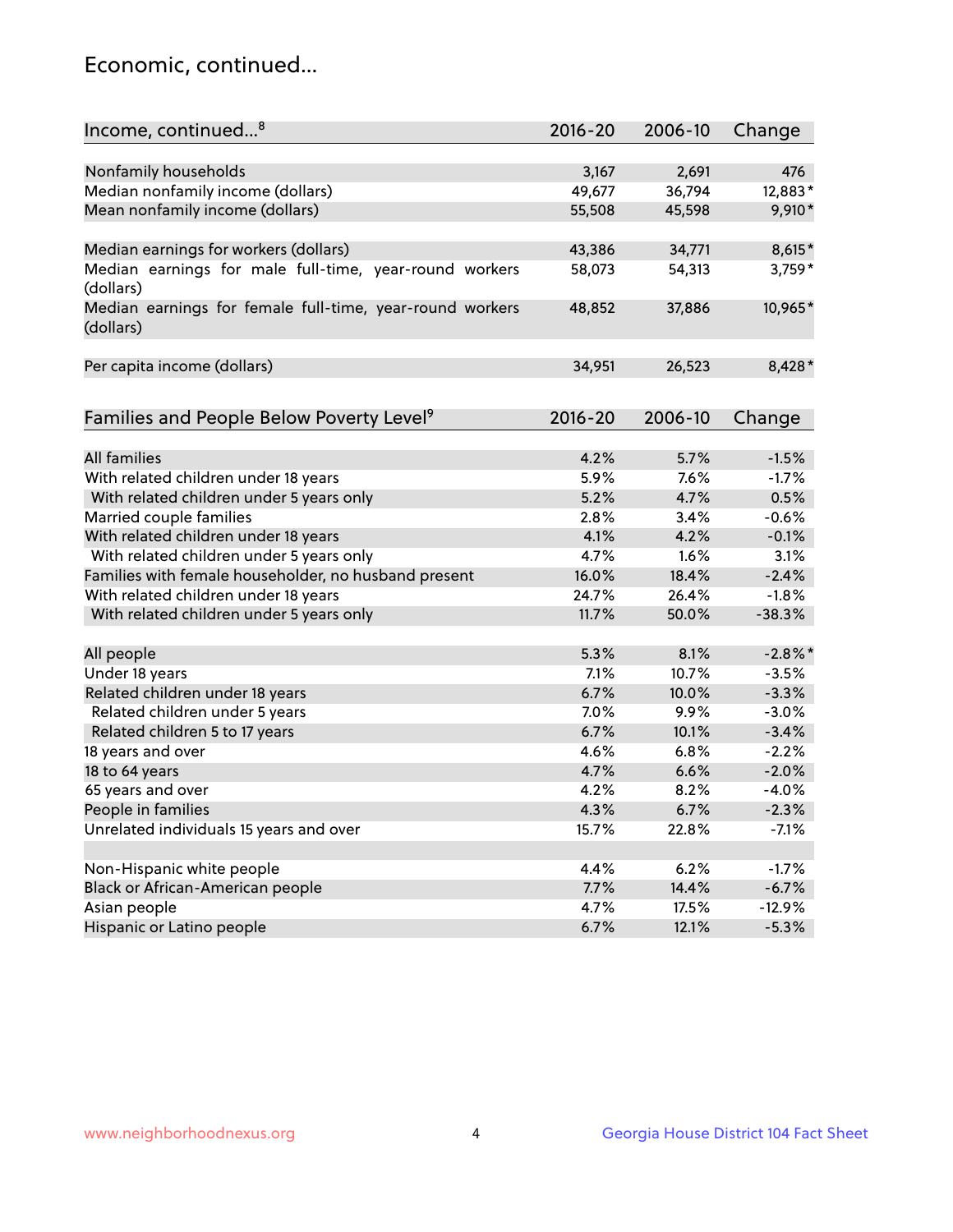## Employment

| Employment Status <sup>10</sup>                               | $2016 - 20$ | 2006-10 | Change     |
|---------------------------------------------------------------|-------------|---------|------------|
|                                                               |             |         |            |
| Population 16 years and over                                  | 43,508      | 33,885  | $9,624*$   |
| In labor force                                                | 67.6%       | 70.0%   | $-2.3%$    |
| Civilian labor force                                          | 67.6%       | 70.0%   | $-2.4%$    |
| Employed                                                      | 64.8%       | 64.2%   | 0.6%       |
| Unemployed                                                    | 2.8%        | 5.7%    | $-3.0%$    |
| <b>Armed Forces</b>                                           | 0.0%        | 0.0%    | 0.0%       |
| Not in labor force                                            | 32.4%       | 30.0%   | 2.3%       |
|                                                               |             |         |            |
| Civilian labor force                                          | 29,423      | 23,717  | 5,706*     |
| <b>Unemployment Rate</b>                                      | 4.1%        | 8.2%    | $-4.1%$    |
| Females 16 years and over                                     | 21,225      | 16,879  | 4,346*     |
| In labor force                                                | 62.8%       | 62.6%   | 0.2%       |
| Civilian labor force                                          | 62.8%       | 62.6%   | 0.2%       |
| Employed                                                      | 60.4%       | 56.6%   | 3.9%       |
|                                                               |             |         |            |
| Own children of the householder under 6 years                 | 3,975       | 4,846   | $-871*$    |
| All parents in family in labor force                          | 65.2%       | 56.8%   | 8.4%       |
|                                                               |             |         |            |
| Own children of the householder 6 to 17 years                 | 10,946      | 10,366  | 579        |
| All parents in family in labor force                          | 75.1%       | 67.6%   | 7.5%       |
|                                                               |             |         |            |
| Industry <sup>11</sup>                                        | $2016 - 20$ | 2006-10 | Change     |
| Civilian employed population 16 years and over                | 28,212      | 21,769  | $6,443*$   |
| Agriculture, forestry, fishing and hunting, and mining        | 0.3%        | 0.3%    | 0.1%       |
| Construction                                                  | 8.2%        | 8.5%    | $-0.3%$    |
| Manufacturing                                                 | 13.3%       | 12.4%   | 0.8%       |
| Wholesale trade                                               | 4.5%        | 6.1%    | $-1.6%$    |
| Retail trade                                                  | 11.9%       | 13.2%   | $-1.3%$    |
| Transportation and warehousing, and utilities                 | 5.4%        | 3.3%    | $2.1\%$ *  |
| Information                                                   | 2.3%        | 4.3%    | $-2.0\%$ * |
| Finance and insurance, and real estate and rental and leasing | 6.5%        | 7.9%    | $-1.4%$    |
| Professional, scientific, and management, and administrative  | 12.0%       | 11.4%   | 0.6%       |
| and waste management services                                 |             |         |            |
| Educational services, and health care and social assistance   | 18.8%       | 17.1%   | 1.7%       |
| Arts, entertainment, and recreation, and accommodation and    | 9.5%        | 7.2%    | 2.3%       |
| food services                                                 |             |         |            |
| Other services, except public administration                  | 4.9%        | 5.0%    | $-0.2%$    |
| Public administration                                         | 2.6%        | 3.4%    | $-0.8%$    |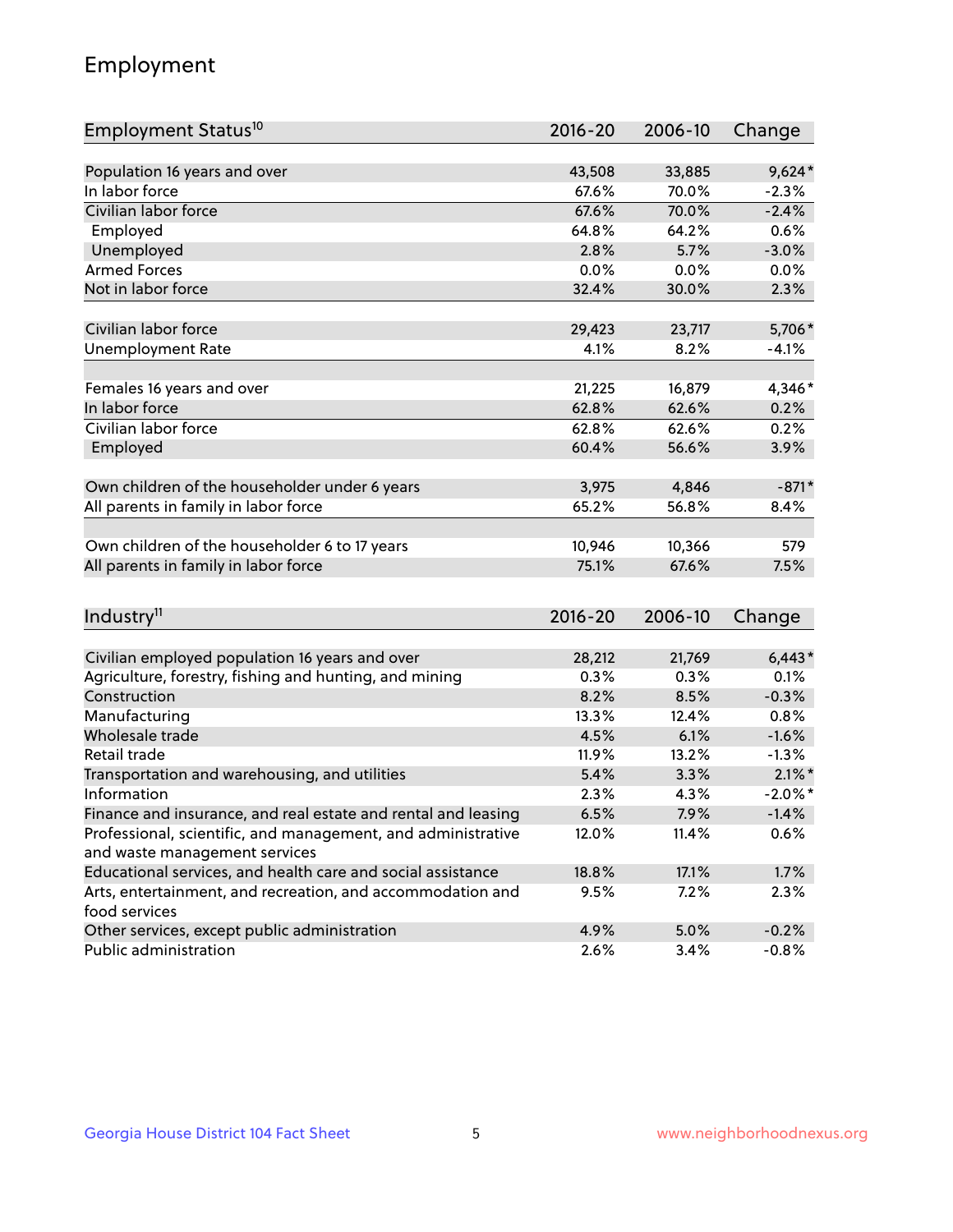## Employment, continued...

| Occupation <sup>12</sup>                                                    | $2016 - 20$ | 2006-10 | Change     |
|-----------------------------------------------------------------------------|-------------|---------|------------|
| Civilian employed population 16 years and over                              | 28,212      | 21,769  | $6,443*$   |
| Management, business, science, and arts occupations                         | 40.9%       | 36.8%   | $4.1\%$ *  |
| Service occupations                                                         | 13.9%       | 12.9%   | 1.0%       |
| Sales and office occupations                                                | 23.3%       | 30.7%   | $-7.4\%$ * |
|                                                                             |             |         |            |
| Natural<br>and<br>resources,<br>construction,<br>maintenance<br>occupations | 8.2%        | 9.4%    | $-1.2%$    |
| Production, transportation, and material moving occupations                 | 13.7%       | 10.1%   | $3.5%$ *   |
| Class of Worker <sup>13</sup>                                               | $2016 - 20$ | 2006-10 | Change     |
| Civilian employed population 16 years and over                              | 28,212      | 21,769  | $6,443*$   |
| Private wage and salary workers                                             | 82.3%       | 82.2%   | 0.1%       |
| Government workers                                                          | 12.2%       | 12.3%   | $-0.2%$    |
| Self-employed in own not incorporated business workers                      | 5.4%        | 5.4%    | 0.0%       |
| Unpaid family workers                                                       | 0.1%        | 0.1%    | 0.0%       |
| Job Flows <sup>14</sup>                                                     | 2019        | 2010    | Change     |
|                                                                             |             |         |            |
| Total Jobs in district                                                      | 12,541      | 8,258   | 4,283      |
| Held by residents of district                                               | 10.8%       | 11.5%   | $-0.6%$    |
| Held by non-residents of district                                           | 89.2%       | 88.5%   | 0.6%       |
| Jobs by Industry Sector <sup>15</sup>                                       | 2019        | 2010    | Change     |
| Total Jobs in district                                                      | 12,541      | 8,258   | 4,283      |
| Goods Producing sectors                                                     | 17.1%       | 11.4%   | 5.7%       |
| Trade, Transportation, and Utilities sectors                                | 34.6%       | 35.1%   | $-0.5%$    |
| All Other Services sectors                                                  | 48.4%       | 53.6%   | $-5.2%$    |
|                                                                             |             |         |            |
| Total Jobs in district held by district residents                           | 1,360       | 948     | 412        |
| <b>Goods Producing sectors</b>                                              | 16.5%       | 15.0%   | 1.6%       |
| Trade, Transportation, and Utilities sectors                                | 25.1%       | 25.7%   | $-0.6%$    |
| All Other Services sectors                                                  | 58.3%       | 59.3%   | $-1.0%$    |
|                                                                             |             |         |            |
| Jobs by Earnings <sup>16</sup>                                              | 2019        | 2010    | Change     |
| Total Jobs in district                                                      | 12,541      | 8,258   | 4,283      |
| Jobs with earnings \$1250/month or less                                     | 24.3%       | 30.8%   | $-6.5%$    |
| Jobs with earnings \$1251/month to \$3333/month                             | 37.9%       | 44.6%   | $-6.7%$    |
| Jobs with earnings greater than \$3333/month                                | 37.8%       | 24.6%   | 13.3%      |
|                                                                             |             |         |            |
| Total Jobs in district held by district residents                           | 1,360       | 948     | 412        |
| Jobs with earnings \$1250/month or less                                     | 29.8%       | 35.8%   | $-6.0%$    |
| Jobs with earnings \$1251/month to \$3333/month                             | 33.5%       | 39.3%   | $-5.9%$    |
| Jobs with earnings greater than \$3333/month                                | 36.8%       | 24.9%   | 11.9%      |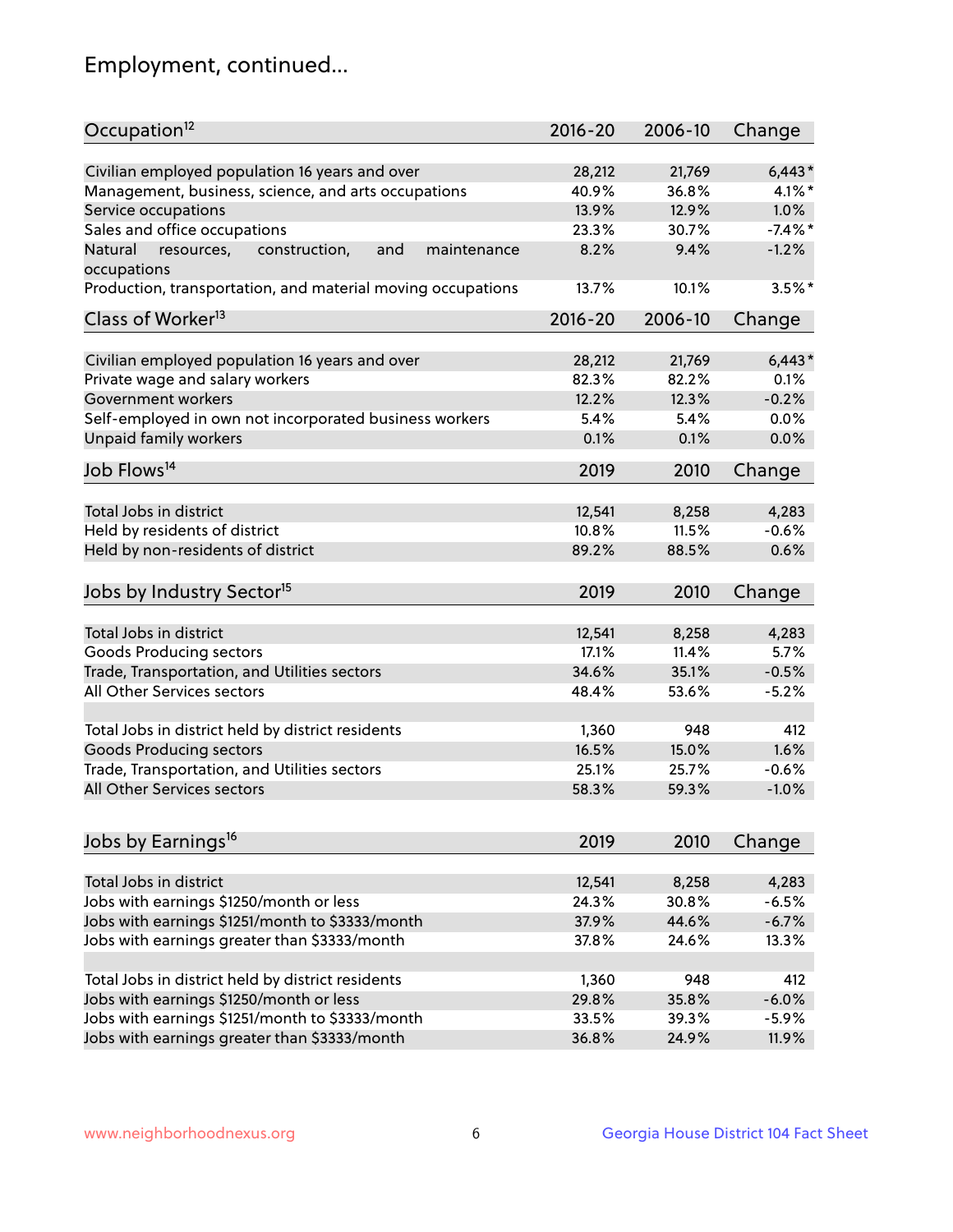## Employment, continued...

| 2019   | 2010  | Change   |
|--------|-------|----------|
|        |       |          |
| 12,541 | 8,258 | 4,283    |
| 26.0%  | 26.8% | $-0.8%$  |
| 52.8%  | 58.7% | $-5.9%$  |
| 21.2%  | 14.5% | 6.7%     |
|        |       |          |
| 1,360  | 948   | 412      |
| 25.7%  | 21.4% | 4.3%     |
| 52.8%  | 65.1% | $-12.3%$ |
| 21.5%  | 13.5% | 8.0%     |
|        |       |          |

#### Education

| School Enrollment <sup>18</sup>                | $2016 - 20$ | 2006-10 | Change     |
|------------------------------------------------|-------------|---------|------------|
|                                                |             |         |            |
| Population 3 years and over enrolled in school | 15,956      | 14,951  | 1,005      |
| Nursery school, preschool                      | $5.4\%$     | $7.9\%$ | $-2.6\%$ * |
| Kindergarten                                   | 7.0%        | 6.2%    | $0.9\%$    |
| Elementary school (grades 1-8)                 | 42.5%       | 47.9%   | $-5.4\%$ * |
| High school (grades 9-12)                      | 28.7%       | 23.4%   | $5.3\%$ *  |
| College or graduate school                     | 16.4%       | 14.6%   | $1.9\%$    |
| Educational Attainment <sup>19</sup>           | $2016 - 20$ | 2006-10 | Change     |
|                                                |             |         |            |
| Population 25 years and over                   | 36,748      | 28,405  | $8,343*$   |
| Less than 9th grade                            | 4.0%        | 4.1%    | $-0.1%$    |
| 9th to 12th grade, no diploma                  | 6.1%        | 7.5%    | $-1.4%$    |
| High school graduate (includes equivalency)    | 26.7%       | 27.6%   | $-0.8%$    |
| Some college, no degree                        | 22.5%       | 23.2%   | $-0.7%$    |
| Associate's degree                             | 8.3%        | 8.3%    | 0.0%       |
| Bachelor's degree                              | 22.2%       | 20.8%   | 1.4%       |
| Graduate or professional degree                | 10.2%       | 8.6%    | 1.6%       |
| Percent high school graduate or higher         | 89.9%       | 88.4%   | 1.5%       |
| Percent bachelor's degree or higher            | 32.4%       | 29.4%   | $3.0\%$    |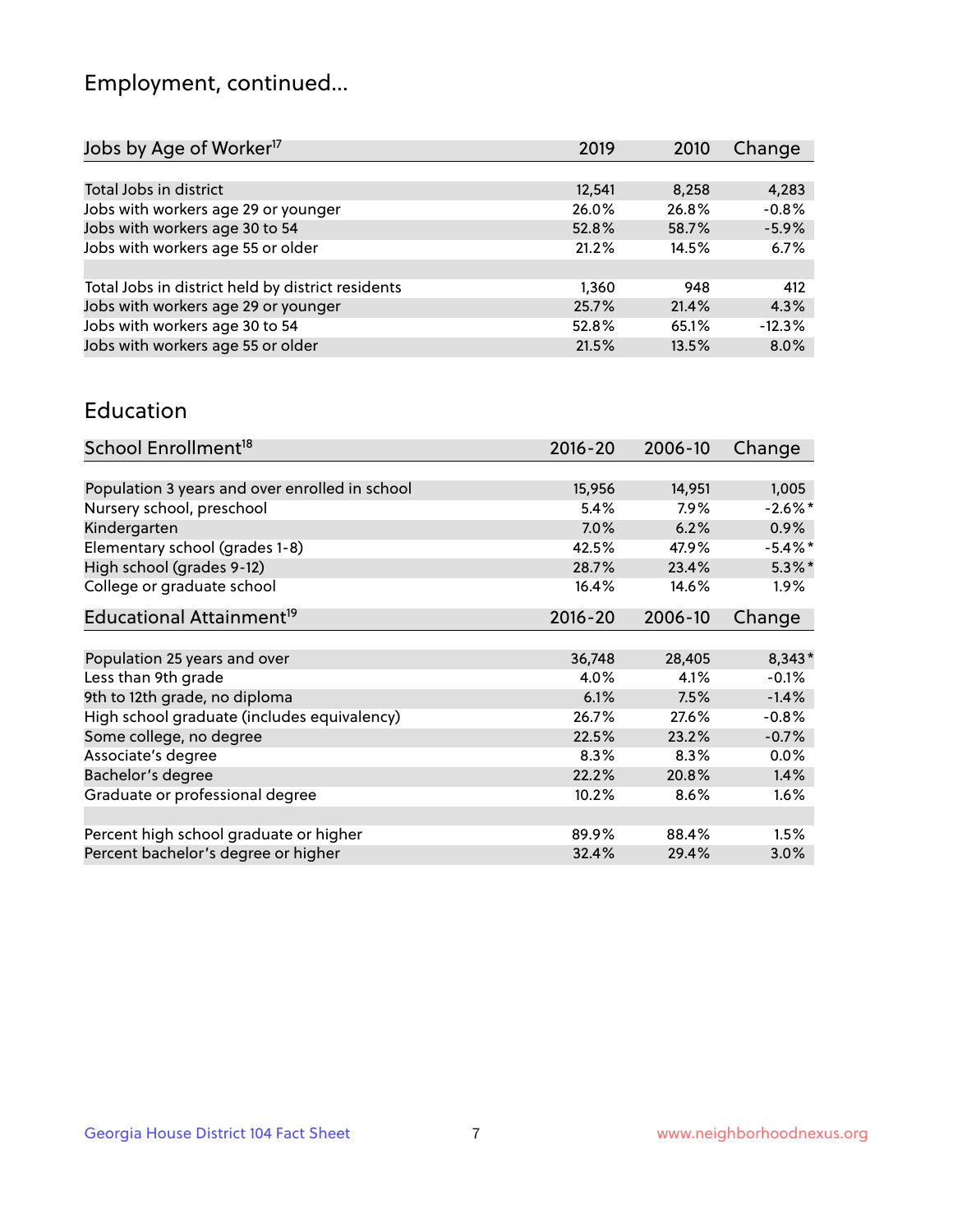## Housing

| <b>Total households</b><br>$2,414*$<br>15,061<br>17,475<br>Family households (families)<br>81.9%<br>82.1%<br>$-0.3%$<br>42.6%<br>49.9%<br>$-7.3%$<br>With own children under 18 years<br>Married-couple family<br>70.3%<br>67.3%<br>3.0%<br>With own children of the householder under 18 years<br>36.6%<br>40.7%<br>$-4.1%$ *<br>Male householder, no wife present, family<br>4.3%<br>5.6%<br>$-1.2%$<br>With own children of the householder under 18 years<br>$-1.0%$<br>2.4%<br>3.4%<br>Female householder, no husband present, family<br>7.3%<br>9.3%<br>$-2.0%$<br>With own children of the householder under 18 years<br>3.6%<br>5.8%<br>$-2.2%$<br>Nonfamily households<br>18.1%<br>17.9%<br>0.3%<br>Householder living alone<br>15.0%<br>14.8%<br>0.1%<br>6.6%<br>4.6%<br>$2.0\%$ *<br>65 years and over<br>Households with one or more people under 18 years<br>45.1%<br>52.7%<br>$-7.6\%$ *<br>Households with one or more people 65 years and over<br>23.1%<br>15.0%<br>$8.2\%$ *<br>3.20<br>Average household size<br>3.14<br>0.06<br>Average family size<br>3.58<br>3.49<br>0.09<br>Housing Occupancy <sup>21</sup><br>2016-20<br>2006-10<br>Change<br>Total housing units<br>18,100<br>16,232<br>$1,868*$<br>Occupied housing units<br>$3.8\%$ *<br>96.5%<br>92.8%<br>Vacant housing units<br>7.2%<br>$-3.8\%$ *<br>3.5%<br>0.6<br>2.4<br>$-1.8$<br>Homeowner vacancy rate<br>Rental vacancy rate<br>$-6.1$<br>2.8<br>8.9<br>Units in Structure <sup>22</sup><br>2016-20<br>2006-10<br>Change<br>Total housing units<br>18,100<br>16,232<br>$1,868*$<br>1-unit, detached<br>90.8%<br>90.3%<br>0.4%<br>2.0%<br>2.2%<br>$-0.2%$<br>1-unit, attached<br>0.4%<br>0.6%<br>$-0.2%$<br>2 units<br>1.3%<br>1.0%<br>3 or 4 units<br>0.2%<br>0.5%<br>5 to 9 units<br>0.7%<br>0.2%<br>0.5%<br>0.4%<br>0.1%<br>0.2%<br>$-0.1%$<br>20 or more units<br>0.3% | Households by Type <sup>20</sup> | 2016-20 | 2006-10 | Change |
|---------------------------------------------------------------------------------------------------------------------------------------------------------------------------------------------------------------------------------------------------------------------------------------------------------------------------------------------------------------------------------------------------------------------------------------------------------------------------------------------------------------------------------------------------------------------------------------------------------------------------------------------------------------------------------------------------------------------------------------------------------------------------------------------------------------------------------------------------------------------------------------------------------------------------------------------------------------------------------------------------------------------------------------------------------------------------------------------------------------------------------------------------------------------------------------------------------------------------------------------------------------------------------------------------------------------------------------------------------------------------------------------------------------------------------------------------------------------------------------------------------------------------------------------------------------------------------------------------------------------------------------------------------------------------------------------------------------------------------------------------------------------------------------------------------------------------------------------------------------|----------------------------------|---------|---------|--------|
|                                                                                                                                                                                                                                                                                                                                                                                                                                                                                                                                                                                                                                                                                                                                                                                                                                                                                                                                                                                                                                                                                                                                                                                                                                                                                                                                                                                                                                                                                                                                                                                                                                                                                                                                                                                                                                                               |                                  |         |         |        |
|                                                                                                                                                                                                                                                                                                                                                                                                                                                                                                                                                                                                                                                                                                                                                                                                                                                                                                                                                                                                                                                                                                                                                                                                                                                                                                                                                                                                                                                                                                                                                                                                                                                                                                                                                                                                                                                               |                                  |         |         |        |
|                                                                                                                                                                                                                                                                                                                                                                                                                                                                                                                                                                                                                                                                                                                                                                                                                                                                                                                                                                                                                                                                                                                                                                                                                                                                                                                                                                                                                                                                                                                                                                                                                                                                                                                                                                                                                                                               |                                  |         |         |        |
|                                                                                                                                                                                                                                                                                                                                                                                                                                                                                                                                                                                                                                                                                                                                                                                                                                                                                                                                                                                                                                                                                                                                                                                                                                                                                                                                                                                                                                                                                                                                                                                                                                                                                                                                                                                                                                                               |                                  |         |         |        |
|                                                                                                                                                                                                                                                                                                                                                                                                                                                                                                                                                                                                                                                                                                                                                                                                                                                                                                                                                                                                                                                                                                                                                                                                                                                                                                                                                                                                                                                                                                                                                                                                                                                                                                                                                                                                                                                               |                                  |         |         |        |
|                                                                                                                                                                                                                                                                                                                                                                                                                                                                                                                                                                                                                                                                                                                                                                                                                                                                                                                                                                                                                                                                                                                                                                                                                                                                                                                                                                                                                                                                                                                                                                                                                                                                                                                                                                                                                                                               |                                  |         |         |        |
|                                                                                                                                                                                                                                                                                                                                                                                                                                                                                                                                                                                                                                                                                                                                                                                                                                                                                                                                                                                                                                                                                                                                                                                                                                                                                                                                                                                                                                                                                                                                                                                                                                                                                                                                                                                                                                                               |                                  |         |         |        |
|                                                                                                                                                                                                                                                                                                                                                                                                                                                                                                                                                                                                                                                                                                                                                                                                                                                                                                                                                                                                                                                                                                                                                                                                                                                                                                                                                                                                                                                                                                                                                                                                                                                                                                                                                                                                                                                               |                                  |         |         |        |
|                                                                                                                                                                                                                                                                                                                                                                                                                                                                                                                                                                                                                                                                                                                                                                                                                                                                                                                                                                                                                                                                                                                                                                                                                                                                                                                                                                                                                                                                                                                                                                                                                                                                                                                                                                                                                                                               |                                  |         |         |        |
|                                                                                                                                                                                                                                                                                                                                                                                                                                                                                                                                                                                                                                                                                                                                                                                                                                                                                                                                                                                                                                                                                                                                                                                                                                                                                                                                                                                                                                                                                                                                                                                                                                                                                                                                                                                                                                                               |                                  |         |         |        |
|                                                                                                                                                                                                                                                                                                                                                                                                                                                                                                                                                                                                                                                                                                                                                                                                                                                                                                                                                                                                                                                                                                                                                                                                                                                                                                                                                                                                                                                                                                                                                                                                                                                                                                                                                                                                                                                               |                                  |         |         |        |
|                                                                                                                                                                                                                                                                                                                                                                                                                                                                                                                                                                                                                                                                                                                                                                                                                                                                                                                                                                                                                                                                                                                                                                                                                                                                                                                                                                                                                                                                                                                                                                                                                                                                                                                                                                                                                                                               |                                  |         |         |        |
|                                                                                                                                                                                                                                                                                                                                                                                                                                                                                                                                                                                                                                                                                                                                                                                                                                                                                                                                                                                                                                                                                                                                                                                                                                                                                                                                                                                                                                                                                                                                                                                                                                                                                                                                                                                                                                                               |                                  |         |         |        |
|                                                                                                                                                                                                                                                                                                                                                                                                                                                                                                                                                                                                                                                                                                                                                                                                                                                                                                                                                                                                                                                                                                                                                                                                                                                                                                                                                                                                                                                                                                                                                                                                                                                                                                                                                                                                                                                               |                                  |         |         |        |
|                                                                                                                                                                                                                                                                                                                                                                                                                                                                                                                                                                                                                                                                                                                                                                                                                                                                                                                                                                                                                                                                                                                                                                                                                                                                                                                                                                                                                                                                                                                                                                                                                                                                                                                                                                                                                                                               |                                  |         |         |        |
|                                                                                                                                                                                                                                                                                                                                                                                                                                                                                                                                                                                                                                                                                                                                                                                                                                                                                                                                                                                                                                                                                                                                                                                                                                                                                                                                                                                                                                                                                                                                                                                                                                                                                                                                                                                                                                                               |                                  |         |         |        |
|                                                                                                                                                                                                                                                                                                                                                                                                                                                                                                                                                                                                                                                                                                                                                                                                                                                                                                                                                                                                                                                                                                                                                                                                                                                                                                                                                                                                                                                                                                                                                                                                                                                                                                                                                                                                                                                               |                                  |         |         |        |
|                                                                                                                                                                                                                                                                                                                                                                                                                                                                                                                                                                                                                                                                                                                                                                                                                                                                                                                                                                                                                                                                                                                                                                                                                                                                                                                                                                                                                                                                                                                                                                                                                                                                                                                                                                                                                                                               |                                  |         |         |        |
|                                                                                                                                                                                                                                                                                                                                                                                                                                                                                                                                                                                                                                                                                                                                                                                                                                                                                                                                                                                                                                                                                                                                                                                                                                                                                                                                                                                                                                                                                                                                                                                                                                                                                                                                                                                                                                                               |                                  |         |         |        |
|                                                                                                                                                                                                                                                                                                                                                                                                                                                                                                                                                                                                                                                                                                                                                                                                                                                                                                                                                                                                                                                                                                                                                                                                                                                                                                                                                                                                                                                                                                                                                                                                                                                                                                                                                                                                                                                               |                                  |         |         |        |
|                                                                                                                                                                                                                                                                                                                                                                                                                                                                                                                                                                                                                                                                                                                                                                                                                                                                                                                                                                                                                                                                                                                                                                                                                                                                                                                                                                                                                                                                                                                                                                                                                                                                                                                                                                                                                                                               |                                  |         |         |        |
|                                                                                                                                                                                                                                                                                                                                                                                                                                                                                                                                                                                                                                                                                                                                                                                                                                                                                                                                                                                                                                                                                                                                                                                                                                                                                                                                                                                                                                                                                                                                                                                                                                                                                                                                                                                                                                                               |                                  |         |         |        |
|                                                                                                                                                                                                                                                                                                                                                                                                                                                                                                                                                                                                                                                                                                                                                                                                                                                                                                                                                                                                                                                                                                                                                                                                                                                                                                                                                                                                                                                                                                                                                                                                                                                                                                                                                                                                                                                               |                                  |         |         |        |
|                                                                                                                                                                                                                                                                                                                                                                                                                                                                                                                                                                                                                                                                                                                                                                                                                                                                                                                                                                                                                                                                                                                                                                                                                                                                                                                                                                                                                                                                                                                                                                                                                                                                                                                                                                                                                                                               |                                  |         |         |        |
|                                                                                                                                                                                                                                                                                                                                                                                                                                                                                                                                                                                                                                                                                                                                                                                                                                                                                                                                                                                                                                                                                                                                                                                                                                                                                                                                                                                                                                                                                                                                                                                                                                                                                                                                                                                                                                                               |                                  |         |         |        |
|                                                                                                                                                                                                                                                                                                                                                                                                                                                                                                                                                                                                                                                                                                                                                                                                                                                                                                                                                                                                                                                                                                                                                                                                                                                                                                                                                                                                                                                                                                                                                                                                                                                                                                                                                                                                                                                               |                                  |         |         |        |
|                                                                                                                                                                                                                                                                                                                                                                                                                                                                                                                                                                                                                                                                                                                                                                                                                                                                                                                                                                                                                                                                                                                                                                                                                                                                                                                                                                                                                                                                                                                                                                                                                                                                                                                                                                                                                                                               |                                  |         |         |        |
|                                                                                                                                                                                                                                                                                                                                                                                                                                                                                                                                                                                                                                                                                                                                                                                                                                                                                                                                                                                                                                                                                                                                                                                                                                                                                                                                                                                                                                                                                                                                                                                                                                                                                                                                                                                                                                                               |                                  |         |         |        |
|                                                                                                                                                                                                                                                                                                                                                                                                                                                                                                                                                                                                                                                                                                                                                                                                                                                                                                                                                                                                                                                                                                                                                                                                                                                                                                                                                                                                                                                                                                                                                                                                                                                                                                                                                                                                                                                               |                                  |         |         |        |
|                                                                                                                                                                                                                                                                                                                                                                                                                                                                                                                                                                                                                                                                                                                                                                                                                                                                                                                                                                                                                                                                                                                                                                                                                                                                                                                                                                                                                                                                                                                                                                                                                                                                                                                                                                                                                                                               |                                  |         |         |        |
|                                                                                                                                                                                                                                                                                                                                                                                                                                                                                                                                                                                                                                                                                                                                                                                                                                                                                                                                                                                                                                                                                                                                                                                                                                                                                                                                                                                                                                                                                                                                                                                                                                                                                                                                                                                                                                                               |                                  |         |         |        |
|                                                                                                                                                                                                                                                                                                                                                                                                                                                                                                                                                                                                                                                                                                                                                                                                                                                                                                                                                                                                                                                                                                                                                                                                                                                                                                                                                                                                                                                                                                                                                                                                                                                                                                                                                                                                                                                               |                                  |         |         |        |
|                                                                                                                                                                                                                                                                                                                                                                                                                                                                                                                                                                                                                                                                                                                                                                                                                                                                                                                                                                                                                                                                                                                                                                                                                                                                                                                                                                                                                                                                                                                                                                                                                                                                                                                                                                                                                                                               |                                  |         |         |        |
|                                                                                                                                                                                                                                                                                                                                                                                                                                                                                                                                                                                                                                                                                                                                                                                                                                                                                                                                                                                                                                                                                                                                                                                                                                                                                                                                                                                                                                                                                                                                                                                                                                                                                                                                                                                                                                                               |                                  |         |         |        |
|                                                                                                                                                                                                                                                                                                                                                                                                                                                                                                                                                                                                                                                                                                                                                                                                                                                                                                                                                                                                                                                                                                                                                                                                                                                                                                                                                                                                                                                                                                                                                                                                                                                                                                                                                                                                                                                               |                                  |         |         |        |
|                                                                                                                                                                                                                                                                                                                                                                                                                                                                                                                                                                                                                                                                                                                                                                                                                                                                                                                                                                                                                                                                                                                                                                                                                                                                                                                                                                                                                                                                                                                                                                                                                                                                                                                                                                                                                                                               |                                  |         |         |        |
|                                                                                                                                                                                                                                                                                                                                                                                                                                                                                                                                                                                                                                                                                                                                                                                                                                                                                                                                                                                                                                                                                                                                                                                                                                                                                                                                                                                                                                                                                                                                                                                                                                                                                                                                                                                                                                                               |                                  |         |         |        |
|                                                                                                                                                                                                                                                                                                                                                                                                                                                                                                                                                                                                                                                                                                                                                                                                                                                                                                                                                                                                                                                                                                                                                                                                                                                                                                                                                                                                                                                                                                                                                                                                                                                                                                                                                                                                                                                               | 10 to 19 units                   |         |         |        |
|                                                                                                                                                                                                                                                                                                                                                                                                                                                                                                                                                                                                                                                                                                                                                                                                                                                                                                                                                                                                                                                                                                                                                                                                                                                                                                                                                                                                                                                                                                                                                                                                                                                                                                                                                                                                                                                               |                                  |         |         |        |
| 4.2%<br>5.8%<br>$-1.6%$                                                                                                                                                                                                                                                                                                                                                                                                                                                                                                                                                                                                                                                                                                                                                                                                                                                                                                                                                                                                                                                                                                                                                                                                                                                                                                                                                                                                                                                                                                                                                                                                                                                                                                                                                                                                                                       | Mobile home                      |         |         |        |
| Boat, RV, van, etc.<br>0.0%<br>0.0%<br>0.0%                                                                                                                                                                                                                                                                                                                                                                                                                                                                                                                                                                                                                                                                                                                                                                                                                                                                                                                                                                                                                                                                                                                                                                                                                                                                                                                                                                                                                                                                                                                                                                                                                                                                                                                                                                                                                   |                                  |         |         |        |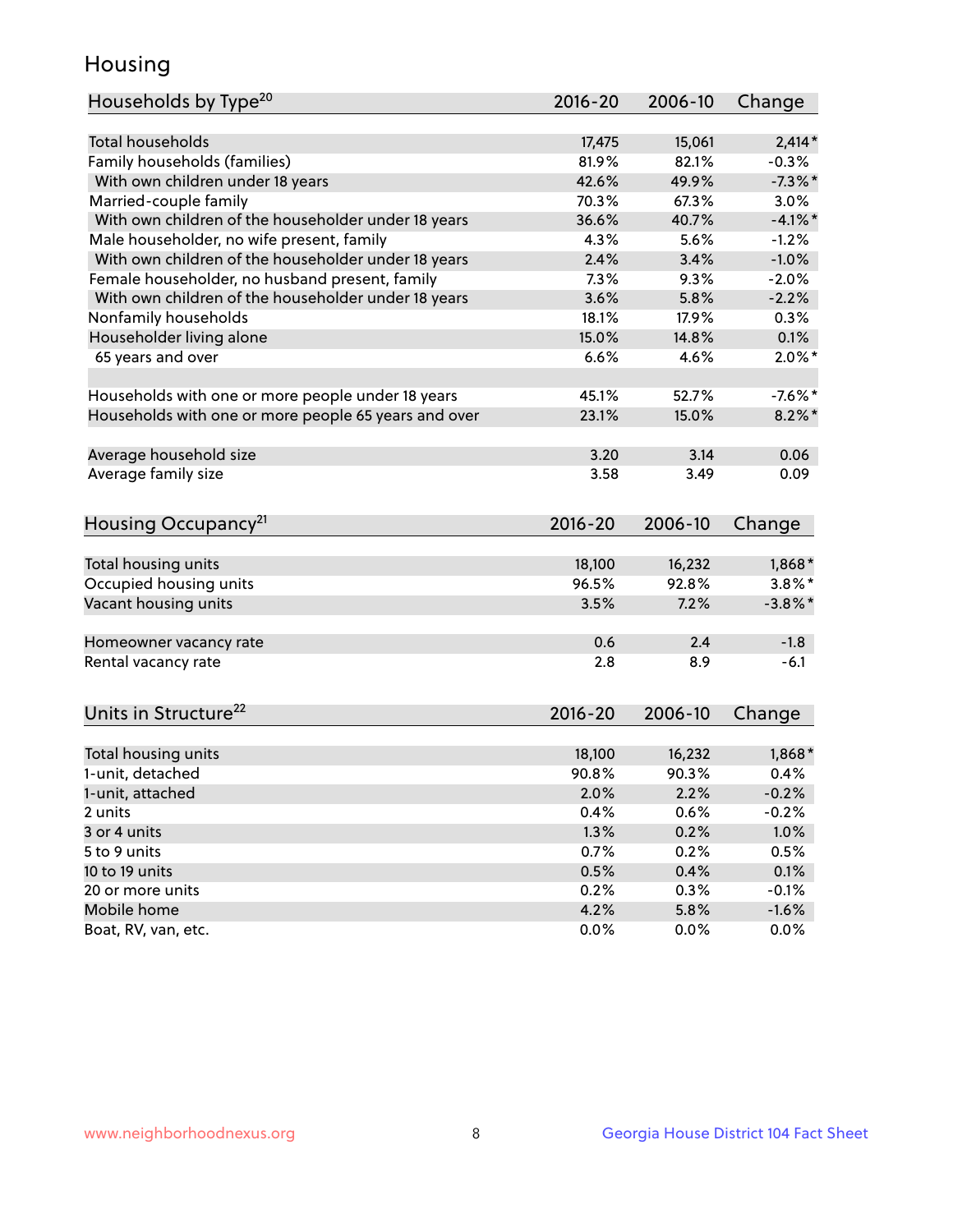## Housing, Continued...

| Year Structure Built <sup>23</sup>             | 2016-20     | 2006-10 | Change      |
|------------------------------------------------|-------------|---------|-------------|
| Total housing units                            | 18,100      | 16,232  | 1,868*      |
| Built 2014 or later                            | 5.6%        | (X)     | (X)         |
| Built 2010 to 2013                             | 6.1%        | (X)     | (X)         |
| Built 2000 to 2009                             | 37.6%       | 40.0%   | $-2.5%$     |
| Built 1990 to 1999                             | 32.0%       | 32.6%   | $-0.7%$     |
| Built 1980 to 1989                             | 11.7%       | 15.9%   | $-4.2%$     |
| Built 1970 to 1979                             | 3.6%        | 5.8%    | $-2.1\%$ *  |
| Built 1960 to 1969                             | 1.1%        | 1.8%    | $-0.7%$     |
| Built 1950 to 1959                             | 0.6%        | 1.0%    | $-0.4%$     |
| Built 1940 to 1949                             | 0.4%        | 0.7%    | $-0.3%$     |
| Built 1939 or earlier                          | 1.2%        | 2.2%    | $-1.0%$     |
| Housing Tenure <sup>24</sup>                   | $2016 - 20$ | 2006-10 | Change      |
| Occupied housing units                         | 17,475      | 15,061  | $2,414*$    |
| Owner-occupied                                 | 82.5%       | 85.4%   | $-2.9\%$ *  |
| Renter-occupied                                | 17.5%       | 14.6%   | 2.9%        |
| Average household size of owner-occupied unit  | 3.16        | 3.17    | $-0.01$     |
| Average household size of renter-occupied unit | 3.39        | 2.97    | $0.42*$     |
| Residence 1 Year Ago <sup>25</sup>             | $2016 - 20$ | 2006-10 | Change      |
| Population 1 year and over                     | 56,367      | 46,795  | $9,571*$    |
| Same house                                     | 86.6%       | 85.6%   | 0.9%        |
| Different house in the U.S.                    | 13.2%       | 14.3%   | $-1.1%$     |
| Same county                                    | 6.2%        | 6.6%    | $-0.4%$     |
| Different county                               | 7.0%        | 7.6%    | $-0.6%$     |
| Same state                                     | 4.5%        | 5.0%    | $-0.4%$     |
| Different state                                | 2.5%        | 2.7%    | $-0.2%$     |
| Abroad                                         | 0.3%        | 0.1%    | 0.1%        |
| Value of Housing Unit <sup>26</sup>            | 2016-20     | 2006-10 | Change      |
| Owner-occupied units                           | 14,417      | 12,862  | $1,555*$    |
| Less than \$50,000                             | 2.0%        | 2.4%    | $-0.4%$     |
| \$50,000 to \$99,999                           | 3.1%        | 4.4%    | $-1.3%$     |
| \$100,000 to \$149,999                         | 12.4%       | 27.8%   | $-15.4\%$ * |
| \$150,000 to \$199,999                         | 23.1%       | 22.0%   | 1.1%        |
| \$200,000 to \$299,999                         | 28.5%       | 17.7%   | 10.8%*      |
| \$300,000 to \$499,999                         | 23.9%       | 17.6%   | $6.3\% *$   |
| \$500,000 to \$999,999                         | 5.9%        | 7.2%    | $-1.3%$     |
| \$1,000,000 or more                            | 1.1%        | 0.9%    | 0.2%        |
| Median (dollars)                               | 226,236     | 184,129 | 42,106*     |
| Mortgage Status <sup>27</sup>                  | $2016 - 20$ | 2006-10 | Change      |
| Owner-occupied units                           | 14,417      | 12,862  | $1,555*$    |
| Housing units with a mortgage                  | 78.7%       | 86.3%   | $-7.6%$ *   |
| Housing units without a mortgage               | 21.3%       | 13.7%   | $7.6\%*$    |
|                                                |             |         |             |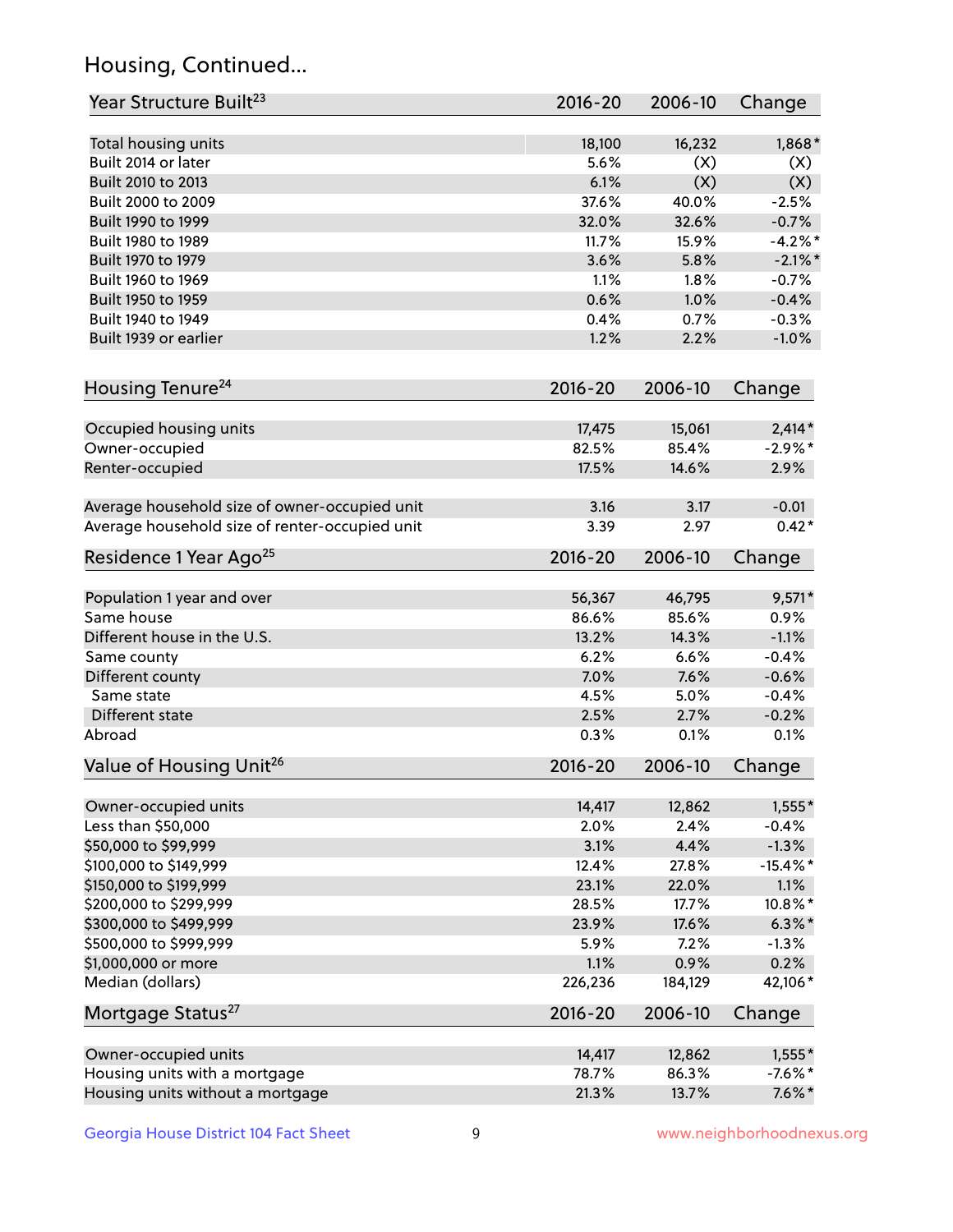## Housing, Continued...

| Selected Monthly Owner Costs <sup>28</sup>                                            | 2016-20     | 2006-10                 | Change     |
|---------------------------------------------------------------------------------------|-------------|-------------------------|------------|
| Housing units with a mortgage                                                         | 11,349      | 11,100                  | 249        |
| Less than \$300                                                                       | 0.0%        | 0.9%                    | $-0.9%$    |
| \$300 to \$499                                                                        | 0.2%        | 1.8%                    | $-1.7%$    |
| \$500 to \$999                                                                        | 12.7%       | 11.2%                   | 1.5%       |
| \$1,000 to \$1,499                                                                    | 35.2%       | 34.6%                   | 0.6%       |
| \$1,500 to \$1,999                                                                    | 27.2%       | 24.1%                   | 3.1%       |
| \$2,000 to \$2,999                                                                    | 18.8%       | 19.7%                   | $-0.9%$    |
| \$3,000 or more                                                                       | 5.9%        | 7.6%                    | $-1.7%$    |
| Median (dollars)                                                                      | 1,535       | 1,530                   | 6          |
|                                                                                       |             |                         |            |
| Housing units without a mortgage                                                      | 3,068       | 1,761                   | $1,307*$   |
| Less than \$150                                                                       | 0.5%        | 1.7%                    | $-1.2%$    |
| \$150 to \$249                                                                        | 6.7%        | 23.1%                   | $-16.5%$   |
| \$250 to \$349                                                                        | 14.7%       | 14.1%                   | 0.7%       |
| \$350 to \$499                                                                        | 33.1%       | 30.6%                   | 2.5%       |
| \$500 to \$699                                                                        | 24.8%       | 12.4%                   | 12.4%      |
| \$700 or more                                                                         | 20.2%       | 18.0%                   | 2.2%       |
| Median (dollars)                                                                      | 479         | 395                     | $84*$      |
| Selected Monthly Owner Costs as a Percentage of<br>Household Income <sup>29</sup>     | $2016 - 20$ | 2006-10                 | Change     |
| Housing units with a mortgage (excluding units where<br>SMOCAPI cannot be computed)   | 11,278      | 11,025                  | 253        |
| Less than 20.0 percent                                                                | 51.7%       | 35.3%                   | 16.4%*     |
| 20.0 to 24.9 percent                                                                  | 19.2%       | 15.8%                   | $3.4\%$ *  |
| 25.0 to 29.9 percent                                                                  | 6.4%        | 13.5%                   | $-7.0\%$ * |
| 30.0 to 34.9 percent                                                                  | 5.0%        | 9.9%                    | $-4.9\%$ * |
| 35.0 percent or more                                                                  | 17.7%       | 25.5%                   | $-7.8%$ *  |
| Not computed                                                                          | 71          | 75                      | $-4$       |
| Housing unit without a mortgage (excluding units where<br>SMOCAPI cannot be computed) | 2,974       | 1,760                   | $1,214*$   |
| Less than 10.0 percent                                                                | 58.9%       | 45.6%                   | 13.3%      |
| 10.0 to 14.9 percent                                                                  | 16.2%       | 16.1%                   | 0.1%       |
| 15.0 to 19.9 percent                                                                  | 8.2%        | 12.8%                   | $-4.6%$    |
| 20.0 to 24.9 percent                                                                  | 6.5%        | 8.5%                    | $-2.0%$    |
| 25.0 to 29.9 percent                                                                  | 1.8%        | 2.1%                    | $-0.3%$    |
| 30.0 to 34.9 percent                                                                  | 2.2%        | 1.1%                    | 1.1%       |
| 35.0 percent or more                                                                  | 6.2%        | 13.9%                   | $-7.7%$    |
| Not computed                                                                          | 94          | $\overline{\mathbf{c}}$ | 93         |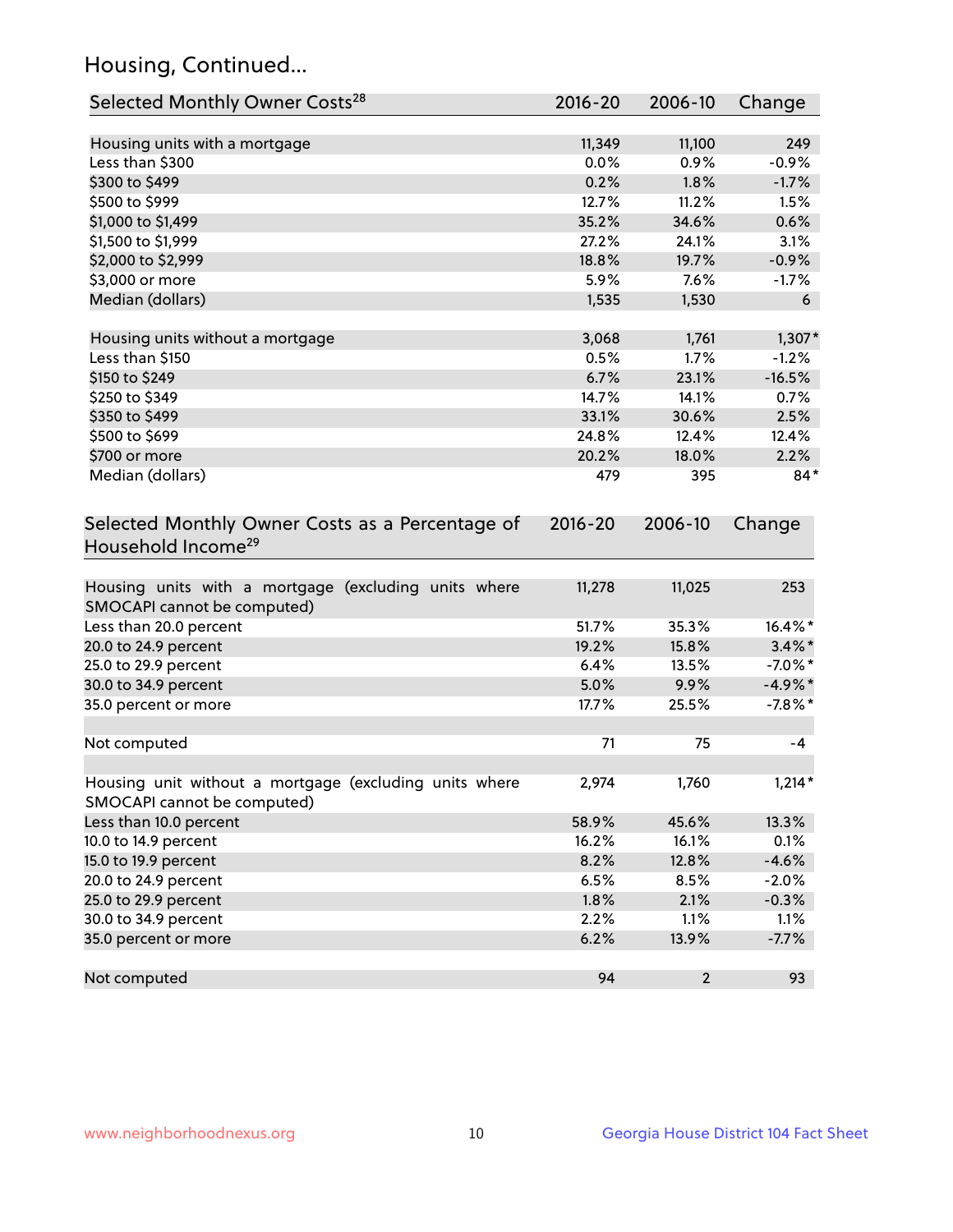## Housing, Continued...

| Gross Rent <sup>30</sup>   | 2016-20 | 2006-10 | Change   |
|----------------------------|---------|---------|----------|
|                            |         |         |          |
| Occupied units paying rent | 3,012   | 1,993   | $1,019*$ |
| Less than \$200            | 0.6%    | 0.2%    | 0.4%     |
| \$200 to \$499             | 0.6%    | 3.6%    | $-3.0%$  |
| \$500 to \$749             | 12.8%   | 25.2%   | $-12.4%$ |
| \$750 to \$999             | 10.8%   | 25.5%   | $-14.7%$ |
| \$1,000 to \$1,499         | 22.3%   | 35.6%   | $-13.4%$ |
| \$1,500 to \$1,999         | 33.2%   | 7.7%    | 25.5%*   |
| \$2,000 or more            | 19.7%   | 2.3%    | 17.5%    |
| Median (dollars)           | 1,544   | 1,170   | $374*$   |
|                            |         |         |          |
| No rent paid               | 46      | 206     | $-160$   |

| Gross Rent as a Percentage of Household Income <sup>31</sup>                   | $2016 - 20$ | 2006-10 | Change   |
|--------------------------------------------------------------------------------|-------------|---------|----------|
|                                                                                |             |         |          |
| Occupied units paying rent (excluding units where GRAPI<br>cannot be computed) | 3,002       | 1,962   | 1,039    |
| Less than 15.0 percent                                                         | 16.4%       | 9.6%    | 6.8%     |
| 15.0 to 19.9 percent                                                           | 18.4%       | 8.7%    | 9.7%     |
| 20.0 to 24.9 percent                                                           | 18.2%       | 15.3%   | 2.8%     |
| 25.0 to 29.9 percent                                                           | 14.0%       | 16.7%   | $-2.7%$  |
| 30.0 to 34.9 percent                                                           | 6.4%        | 6.2%    | 0.2%     |
| 35.0 percent or more                                                           | 26.6%       | 43.5%   | $-16.8%$ |
|                                                                                |             |         |          |
| Not computed                                                                   | 56          | 237     | $-180$   |

## Transportation

| Commuting to Work <sup>32</sup>           | 2016-20 | 2006-10 | Change     |
|-------------------------------------------|---------|---------|------------|
|                                           |         |         |            |
| Workers 16 years and over                 | 27,297  | 21,248  | $6,049*$   |
| Car, truck, or van - drove alone          | 82.2%   | 81.2%   | 1.1%       |
| Car, truck, or van - carpooled            | $8.0\%$ | 10.8%   | $-2.8\%$ * |
| Public transportation (excluding taxicab) | 0.6%    | 0.3%    | 0.3%       |
| Walked                                    | 0.3%    | 0.2%    | 0.1%       |
| Other means                               | 2.5%    | 0.6%    | $1.9\%$ *  |
| Worked at home                            | 6.5%    | 6.9%    | $-0.4%$    |
|                                           |         |         |            |
| Mean travel time to work (minutes)        | 36.4    | 34.6    | $1.7*$     |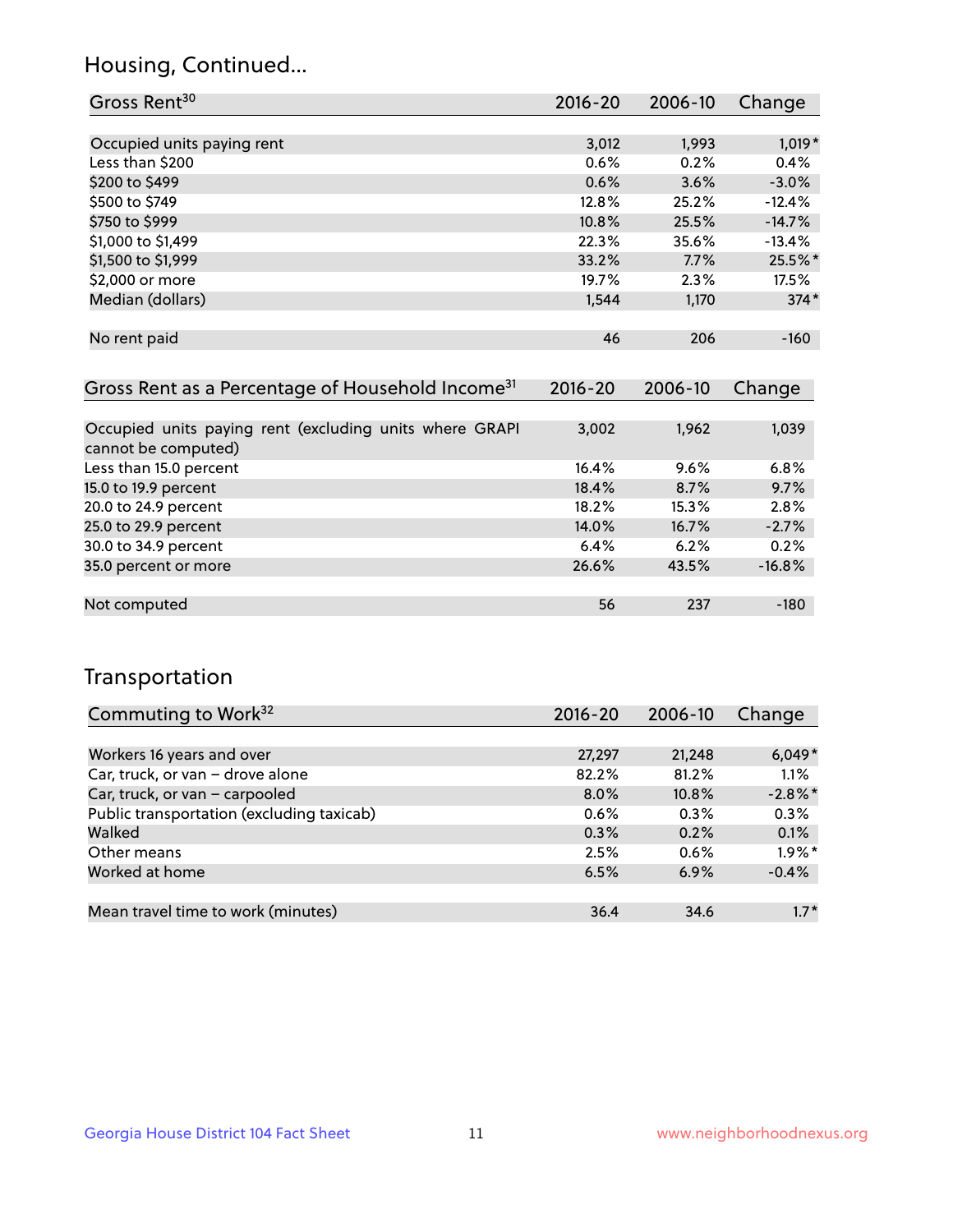## Transportation, Continued...

| Vehicles Available <sup>33</sup> | $2016 - 20$ | $2006 - 10$ | Change     |
|----------------------------------|-------------|-------------|------------|
|                                  |             |             |            |
| Occupied housing units           | 17.475      | 15,061      | $2,414*$   |
| No vehicles available            | 2.1%        | 2.0%        | 0.1%       |
| 1 vehicle available              | 19.4%       | 18.9%       | 0.6%       |
| 2 vehicles available             | 44.0%       | 49.9%       | $-5.9\%$ * |
| 3 or more vehicles available     | 34.5%       | 29.2%       | 5.3%       |

#### Health

| Health Insurance coverage <sup>34</sup>                 | 2016-20 |
|---------------------------------------------------------|---------|
|                                                         |         |
| Civilian Noninstitutionalized Population                | 55,962  |
| With health insurance coverage                          | 88.5%   |
| With private health insurance coverage                  | 74.0%   |
| With public health coverage                             | 22.2%   |
| No health insurance coverage                            | 11.5%   |
| Civilian Noninstitutionalized Population Under 19 years | 16,565  |
| No health insurance coverage                            | 7.5%    |
| Civilian Noninstitutionalized Population 19 to 64 years | 33,715  |
| In labor force:                                         | 27,554  |
| Employed:                                               | 26,375  |
| With health insurance coverage                          | 86.3%   |
| With private health insurance coverage                  | 82.9%   |
| With public coverage                                    | 4.7%    |
| No health insurance coverage                            | 13.7%   |
| Unemployed:                                             | 1,179   |
| With health insurance coverage                          | 73.9%   |
| With private health insurance coverage                  | 63.5%   |
| With public coverage                                    | 14.2%   |
| No health insurance coverage                            | 26.1%   |
| Not in labor force:                                     | 6,161   |
| With health insurance coverage                          | 80.8%   |
| With private health insurance coverage                  | 62.0%   |
| With public coverage                                    | 26.6%   |
| No health insurance coverage                            | 19.2%   |